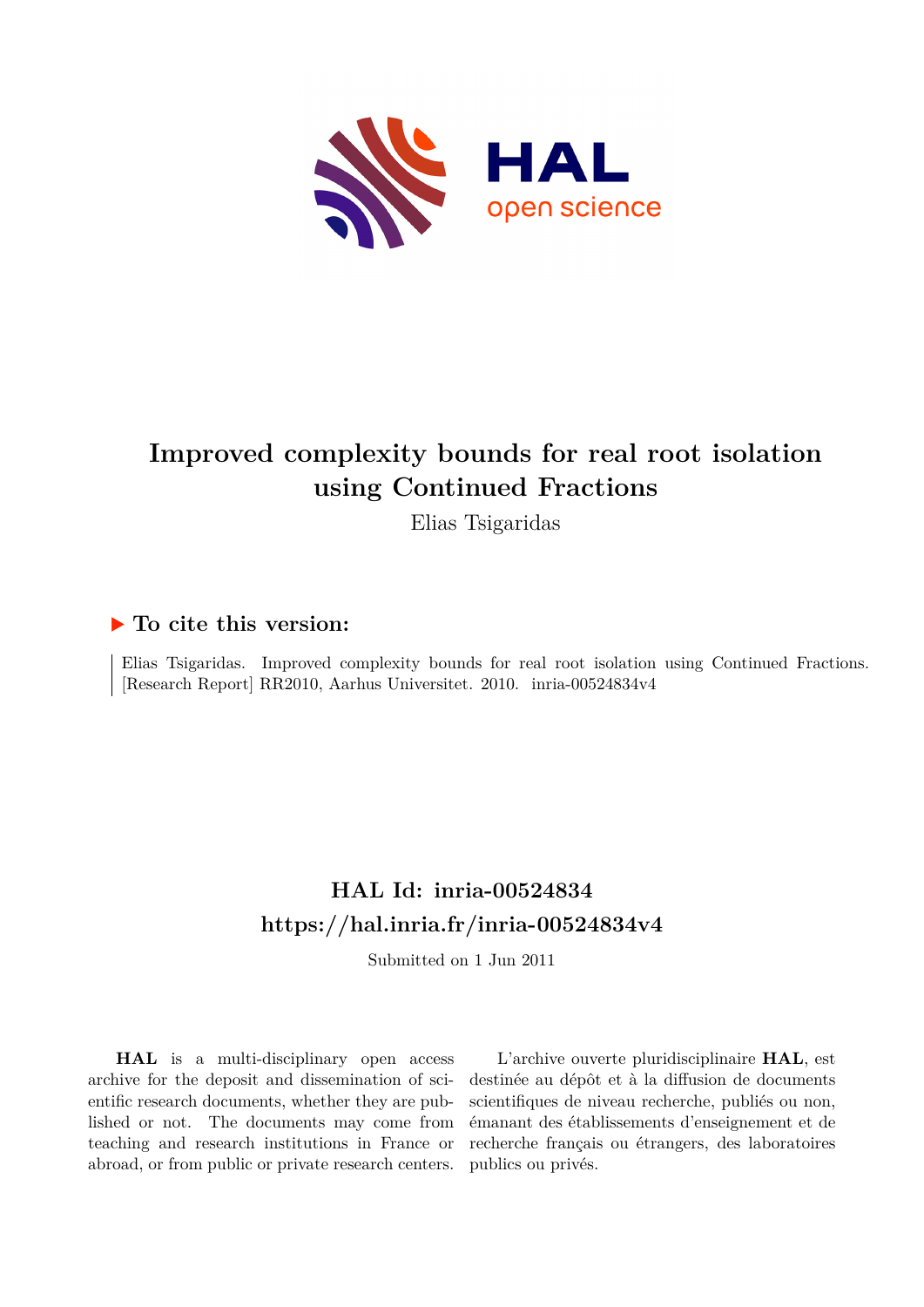## Improved bounds for Continued Fra
tions variants for real root isolation

Elias P. Tsigaridas

Computer S
ien
e Department, Aarhus University, Denmark elias (AT) cs.au.dk

#### Abstract

we consider the problem of isolating the real roots of a square-free real roots polynomial with integer oeÆ
ients using (variants of) the ontinued fra
 tion algorithm (CF). We introdu
e <sup>a</sup> novel way to ompute <sup>a</sup> lower bound on the positive real roots of univariate polynomials. This allows us to derive a worst case bound of  $\cup_B(a^* + a^*\tau^- + a^*\tau^-)$  for isolating the real roots of a polynomial with integer to the collection and the collection of the collection  $\mathcal{L}_1$  of CF, where d is the degree of the polynomial and state maximum  $\mathcal{L}_2$ bitsize of its oeÆ
ients. This improves the previous bound of Sharma  $\left|30\right|$  by a factor of  $a^{\ast}$  and matches the bound derived by Mehlhorn and ray <sub>[1911</sub> and another variance of CF; it also match that it can come worst also

## 1 Introduction

The problem of isolating the real roots of a square-free polynomial with integer coefficients is one of the most well-studied problems in symbolic computation and omputational mathemati
s. The goal is to ompute intervals with rational endpoints that ontain one and only one real root of the polynomial, and to have one interval for every real root.

If we restri
t ourselves to algorithms that perform omputations with rational numbers of arbitrary size, then we can distinguish two main categories. The first one consists of algorithms that are subdivision-based; their process mimi
s binary sear
h. They bise
t an initial interval that ontains all the real roots until they obtain intervals with one or zero real roots. The different variants differ in the way that they count the number of real roots inside an interval, for example using Sturm's theorem or Descartes' rule of signs, see also Th. 1. Classical representatives are the algorithms STURM, DESCARTES and BERNSTEIN. We refer the reader to [11, 12, 9, 17, 16, 15, 10, 26] and references therein for further details. The worst case complexity of all variants in this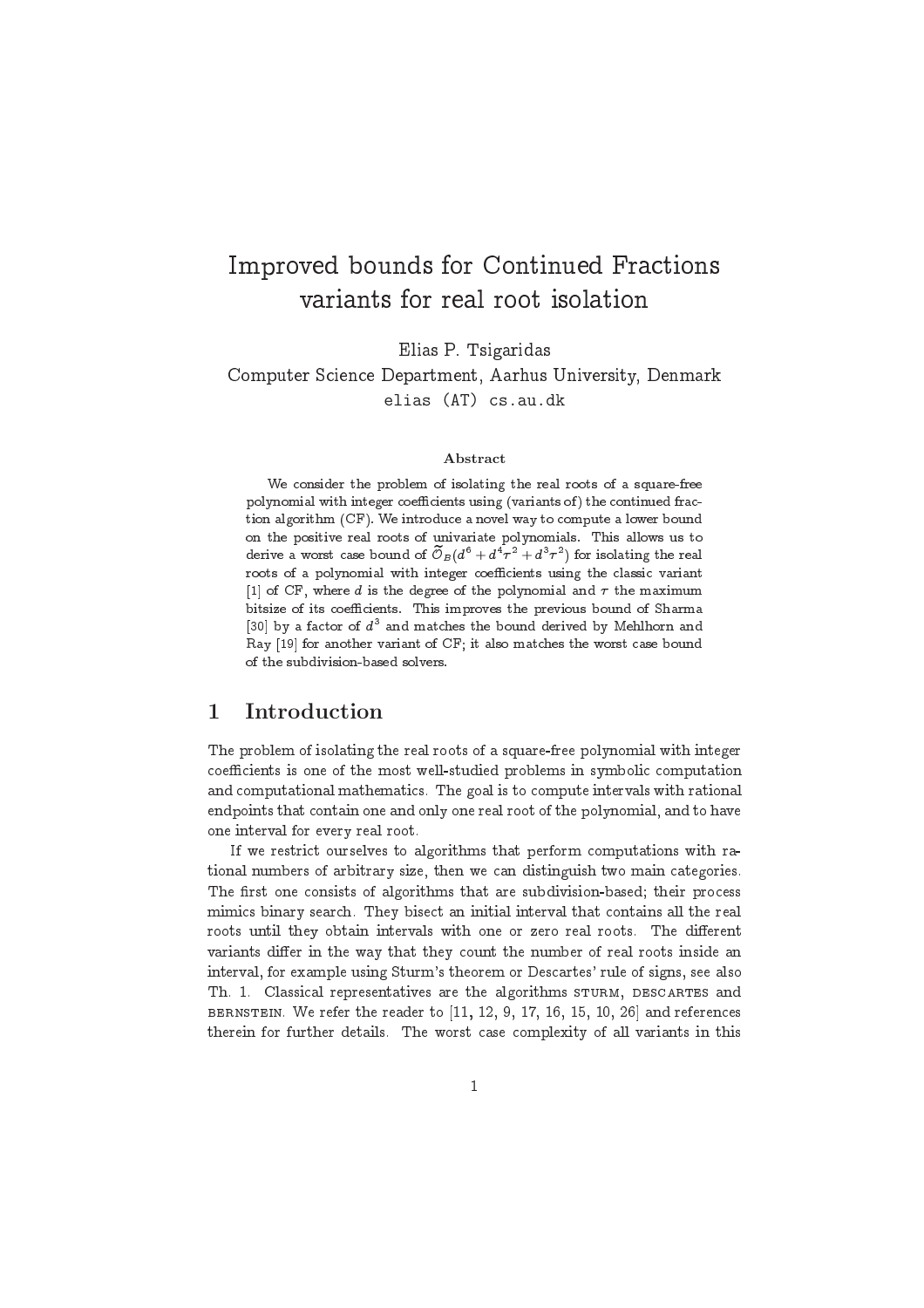category is  $\mathcal{O}_B(d^6 + d^4\tau^2)$ , where d is the degree of the polynomial and  $\tau$  the maximum bitsize of its coefficients. Especially, for the STURM solver, recently, it was proved that its expected case complexity, if we consider certain random polynomials as input, is  $\mathcal{O}_B(r d^2\tau)$ , where r is the number of real roots [13]. Let us also mention the bitstream version of DESCARTES algorithm, cf. [20] and referen
es therein.

The se
ond ategory ontains algorithms that isolate the real roots of a polynomial by computing their continued fraction expansion (CF). Since successive approximants of a real number define an interval that contains this number, CF omputes the partial quotients of the roots of the polynomial until the orresponding approximants orrespond to intervals that isolate the real roots. Counting of the real roots is based on Descartes' rule of signs (Th. 1) and termination is guaranteed by Vin
ent's theorem (Th. 3). There are several variants which they differ in the way that they compute the partial quotients.

The first formulation of the algorithm is due to Vincent [35], who computed the partial quotients by successive transformations of the form  $x \mapsto x + 1$ . An upper bound on the number of partial quotients needed was derived by Uspensky [33]. Unfortunately this approach leads to an exponential complexity bound. Akritas [1], see also [3, 2], treated the exponential behavior of CF by treating the partial quotients as lower bounds of the positive real roots, and computed the bounds using Cauchy's bound. With this approach, c repeated operations of the form  $x \mapsto x + 1$  could be replaced by  $x \mapsto x + c$ . However, his analysis assumes an ideal positive lower bound, that is that we can compute directly the floor of the smallest positive real root. In [31], it was proven, under the assumption that Gauss-Kuzmin distribution holds for the real algebrai numbers, that the expected complexity of CF is  $\mathcal{O}_B(d^4\tau^2)$ . By spreading the roots, the expected complexity becomes  ${\mathcal O}_{B}(d^4 + d^3\tau)$  [32]. The first worst-case complexity result of CF,  $\mathcal{O}_B(d^8\tau^3)$ , is due to Sharma [30], without any assumption. He also proposed a variant of CF, that ombines ontinued fra
tions with subdivision, with complexity  $\mathcal{O}_B(d^5\tau^2)$ . All the variants of CF in [30] compute lower bounds on the positive roots using Hong's bound [14], which is assumed to have quadratic arithmetic complexity. Mehlhorn and Ray [19] proposed a novel way of computing Hong's bound based on incremental convex hull computations with linear arithmetic complexity. A direct consequence is that they reduced the complexity of the variant of CF combined with subdivision [30] to  $\mathcal{O}(d^4\tau^2)$ , thus matching the worst case complexity of the subdivision-based algorithms. Using [19] and fast Taylor shifts [36], the bound [30] on classical variant of CF becomes  $\mathcal{O}_B(d^r\tau^3)$ .

As far as the numerical algorithms are concerned, the best known bound for the problem is due to Pan [23, 22] and Schönhage [28], see also [29],  ${\cal O}_B(d^3\tau).$ Moreover, it seems that Pan's approach could be improved to  $\mathcal{O}_B(d^2\tau)$ . This class of algorithms approximate the roots, real and complex, of the input poly-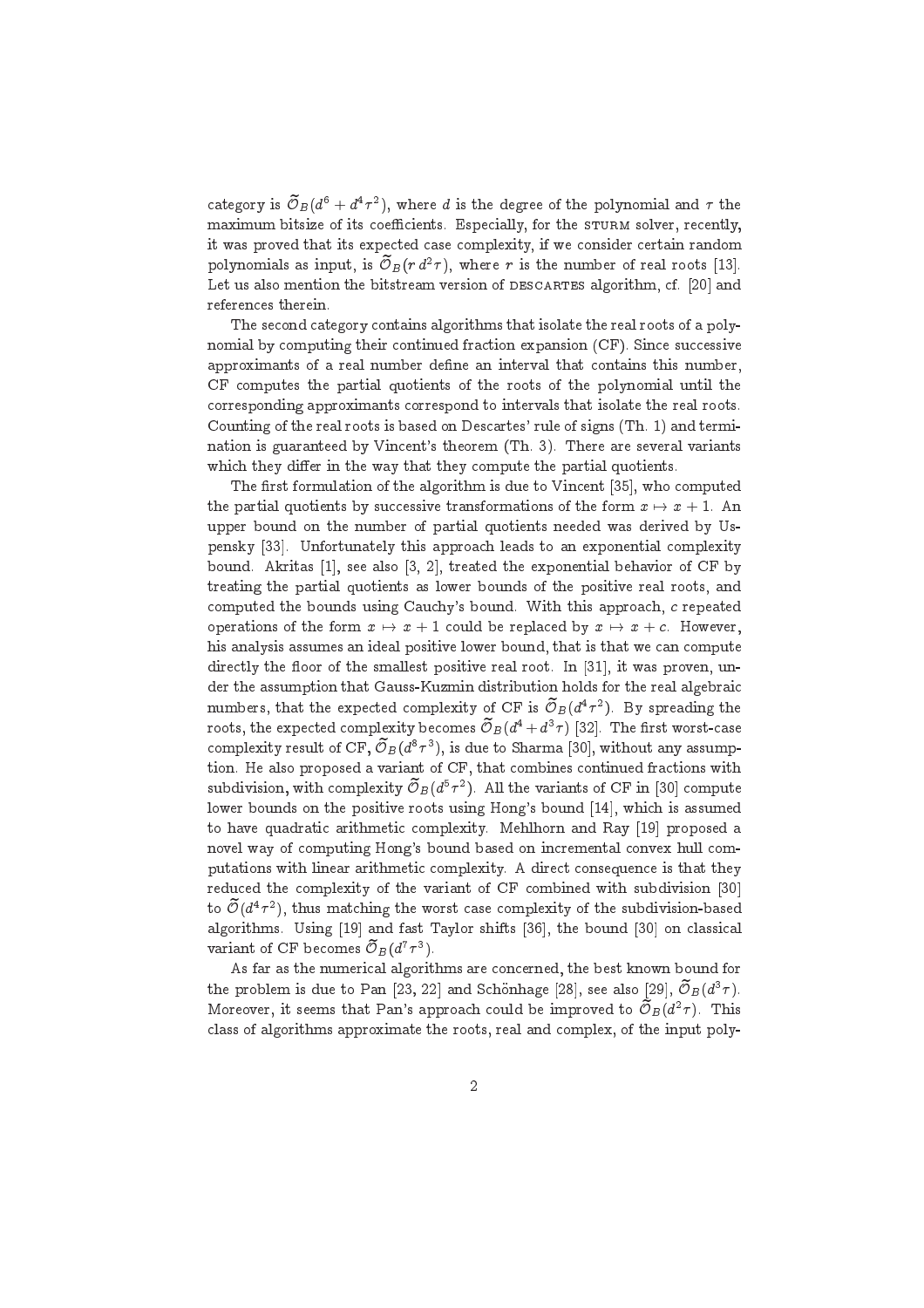nomials up to a pre
ision. They ould be turned to root isolation algorithms by requiring them to approximate up to the separation bound, that is the minimum distance between the roots. The crux of the algorithms is that they recursively split the polynomial until we obtain linear factors that approximate sufficiently all the roots, real and complex. We also refer to a recent approach that concentrates only on the real roots  $[24]$ . For an implementation of Schönhage's algorithm we refer the reader to the routine CPRTS, p.12 in Addenda, based on the multitape Turing machine". We are not aware of any implementation of Pan's algorithm. In the special case where all the roots of the polynomial are real, also called the real root problem, dedicated numerical algorithms were proposed by Reif [25] and Ben-Or and Tiwari [6] for approximating the roots. Nevertheless, their Boolean complexity is also  $\mathcal{O}_B(d^3\tau)$ . Quite recently, Sagraloff [27] announced a variant of the bitstream version of DESCARTES algorithm with complexity  $\mathcal{O}_B(d^3\tau^2)$ .

Our contribution. We present a novel way to compute a lower bound on the positive real roots of a univariate polynomial (Lem. 5). The proposed approa
h computes the floor of the root (possible complex) with the smallest positive real part that contributes to the number of the sign variations in the coefficients list of the polynomial. Our bound is at least as good as Hong's bound [14]. Using this lower bound we improve the worst case bit complexity bound of the classical variant of CF, obtained by Sharma [30], by a factor of  $d^3$ . We obtain a bound of  $\mathcal{O}_B(d^{\mathfrak{b}}+d^4\tau^2)$  or  $\mathcal{O}_B(N^{\mathfrak{b}})$ , where  $N=\max\{d,\tau\},$  (Th. 7), whi
h mat
hes the worst ase bound of the subdivision-based solvers and also matches the bound due to Mehlhorn and Ray [19] achieved for another variant of CF; it also mat
hes the worst ase bound of the subdivision-based solvers  $[11, 12, 9, 17, 16, 15, 10, 26].$ 

*Notation*. In what follows  $\mathcal{O}_B$ , resp.  $\mathcal{O}$ , means bit, resp. arithmetic, complexity and the  $\cup_B$ , resp.  $\cup$ , notation means that we are ignoring logarithmic factors. For a polynomial  $A \in \mathbb{Z}[x]$ , deg $(A) = d$  denotes its degree and  $\mathcal{L}(A) = \tau$ the maximum bitsize of its coefficients, including a bit for the sign. For  $a \in \mathbb{Q}$ .  $\mathcal{L} \left( a \right) \geq 1$  is the maximum bitsize of the numerator and the denominator. Let  $M(\tau)$  denote the bit complexity of multiplying two integers of size  $\tau$ ; using FFT,  $M(\tau) = \mathcal{O}_B(\tau)$ . To simplify notation, we will assume throughout the paper that  $\lg(\deg(A)) = \lg d = \mathcal{O}(\tau) = \mathcal{O}(\mathcal{L}(A))$ . By VAR(A) we denote the number of sign variations in the list of coefficients of A. We use  $\Delta_{\gamma}$  to denote the minimum distance between a root  $\gamma$  of a polynomial A and any other root, we call this quantity local separation bound;  $\Delta = \min_{\gamma} \Delta_{\gamma}$  is the separation bound, that is the minimum distan
e between all the roots of A.

<sup>1</sup> http://www.iai.uni-bonn.de/~schoe/tp/TPpage.html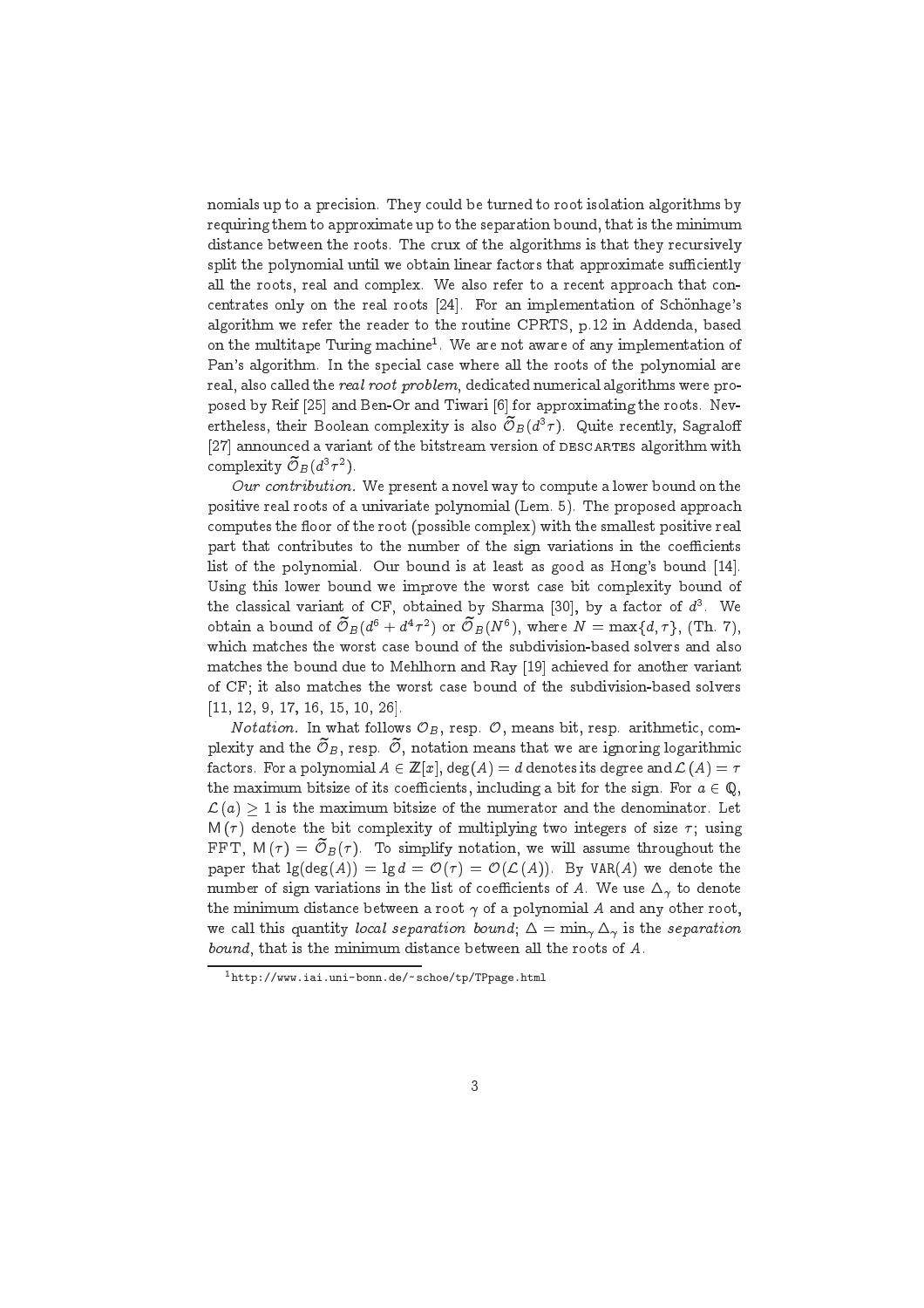### 2 A short introduction to continued fractions

Our presentation follows closely [32]. For additional details we refer the reader to, e.g.,  $[37, 7, 34]$ . In general, a simple (regular) continued fraction is a (possibly infinite) expression of the form

$$
q_0 + \cfrac{1}{q_1 + \cfrac{1}{q_2 + \ldots}} = [q_0, q_1, q_2, \ldots],
$$

where the numbers  $q_i$  are called *partial quotients*,  $q_i \in \mathbb{Z}$  and  $q_i \geq 1$  for  $i > 0$ . Notice that  $q_0$  may have any sign, however, in our real root isolation algorithm  $q_0 > 0$ , without loss of generality. By considering the recurrent relations

$$
P_{-1} = 1, \quad P_0 = q_0, \quad P_{n+1} = q_{n+1} P_n + P_{n-1},
$$
  
\n
$$
Q_{-1} = 0, \quad Q_0 = 1, \quad Q_{n+1} = q_{n+1} Q_n + Q_{n-1},
$$
\n(1)

it can be shown by induction that  $R_n=\frac{P_n}{Q_n}=[q_0,q_1,\ldots,q_n],$  for  $n=0,1,2,\ldots.$ If  $\gamma=[q_0,q_1,\dots]$  then  $\gamma=q_0+\frac{1}{Q_0Q_1}-\frac{1}{Q_1Q_2}+\dots=q_0+\sum_{n=1}^{\infty}\frac{(-1)^n}{Q_{n-1}Q_n}$  and sin
e this is a series of de
reasing alternating terms it onverges to some real number  $\gamma$ . A finite section  $R_n = \frac{P_n}{Q_n} = [q_0, q_1, \ldots, q_n]$  is called the  $n\!-\!th$  con*vergent* (or *approximant*) or  $\gamma$  and the tails  $\gamma_{n+1} = |q_{n+1}, q_{n+2}, \dots|$  are known as its complete quotients. That is  $\gamma = [q_0, q_1, \ldots, q_n, \gamma_{n+1}]$  for  $n = 0, 1, 2, \ldots$ . There is an one to one correspondence between the real numbers and the continued fractions, where evidently the finite continued fractions correspond to rational numbers.

It is known that  $Q_n \geq F_{n+1}$  and that  $F_{n+1} < \phi^n < F_{n+2}$ , where  $F_n$  is the  $n-{\rm th}$  Fibonacci number and  $\phi=\frac{1+\sqrt{5}}{2}$  is the golden ratio. Continued fractions are the best rational approximation (for a given denominator size). This is assumed to a given denominator size 10110ws:  $\frac{1}{Q_n(Q_{n+1}+Q_n)} \geq$  $\gamma - \frac{P_n}{Q_n}$  $\vert \leq \frac{1}{Q_n Q_{n+1}} < \phi^{-2n+1}.$ 

In order to indi
ate or to emphasize that a partial quotient or an approximant belong to a specific real number  $\gamma,$  we use the notation  $q_i^\gamma$  and  $R_n^\gamma = P_n^\gamma/Q_n^\gamma,$ respectively. We also use  $q_i^{(k)}$  and  $R_n^{(k)} = P_n^{(k)}/Q_n^{(k)},$  where  $k$  is a non-negative integer, to indicate that we refer to the (real part of the) root  $\gamma_k$  of a polynomial A. The ordering of the roots is onsidered with respe
t to the magnitude of their (positive) real part.

### 3 Worst case complexity of CF

Theorem 1 (Descartes' rule of sign). The number R of real roots of  $A(x)$ in  $(0, \infty)$  is bounded by VAR(A) and we have  $R \equiv VAR(A) \mod 2$ .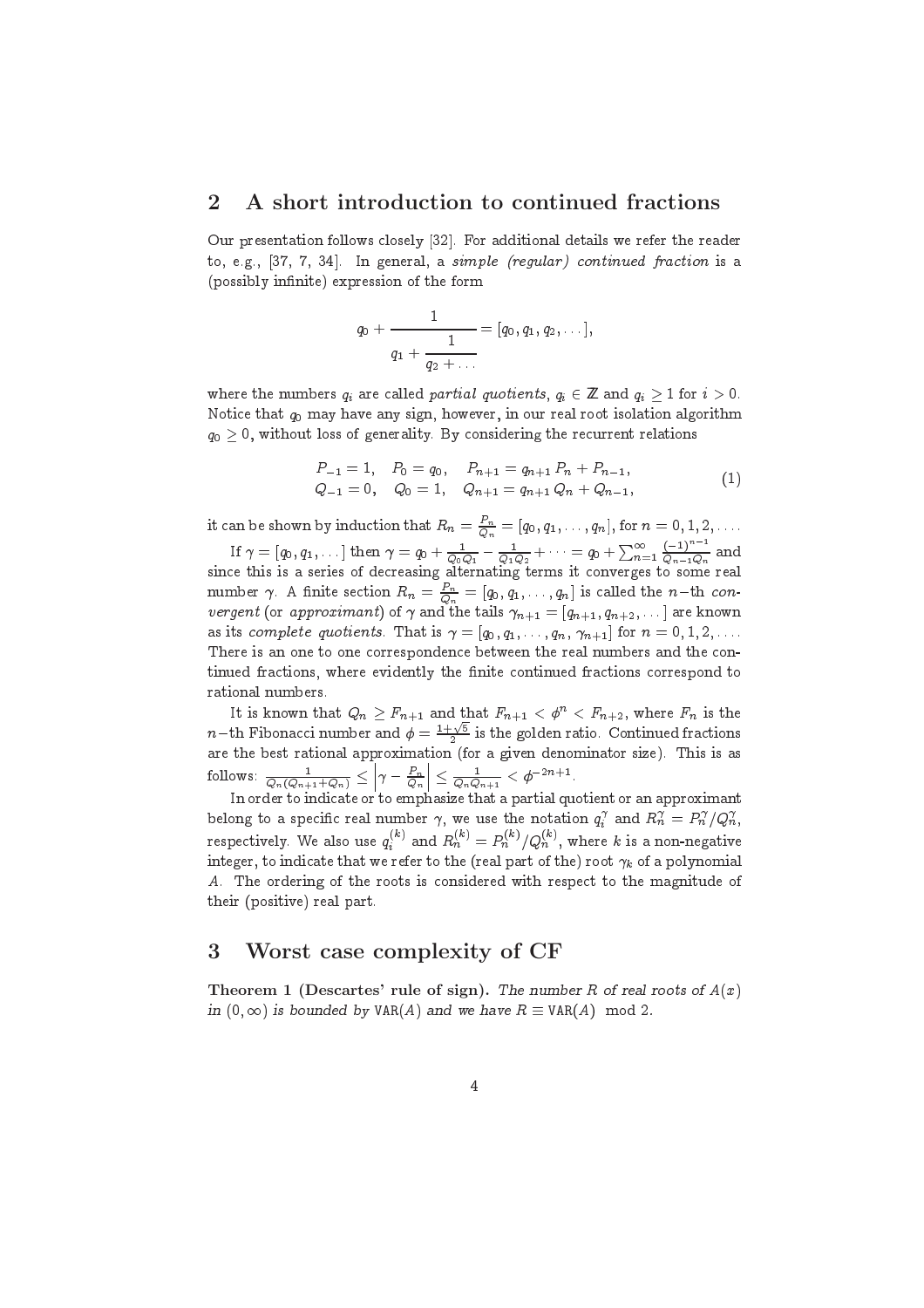Remark 2. In general Descartes' rule of sign obtains an overestimation of the number of the positive real roots. However, if we know that A is hyperbolic, i.e. has only real roots, or when the number of sign variations is <sup>0</sup> or <sup>1</sup> then it ounts exa
tly.

The CF algorithm depends on the following theorem, which dates back to Vincent's theorem in 1836 [35]. The inverse of Th. 3 can be found in [4, 8, 21]. The version of the theorem that we present is due to Alesina and Galuzzi [5]. see also  $[33, 1, 4, 2]$ , and its proof is closely connected to the one and two circle theorems (refer to  $[17, 5]$  and references therein).

**Theorem 3.** [5] Let  $A \in \mathbb{Z}[x]$  be square-free and let  $\Delta > 0$  be the separation bound, i.e. the smallest distan
e between two (
omplex) roots of A. Let <sup>n</sup> be the smallest index such that  $F_{n-1} F_n \Delta > \frac{2}{\lambda}$  $\frac{1}{3}$ , where  $F_n$  is the n-th Fibonacci number. Then the map  $x \mapsto [c_0, c_1, \ldots, c_n, x]$ , where  $c_0, c_1, \ldots, c_n$  is an arbitrary sequence of positive integers, transforms  $A(x)$  to  $A_n(x)$ , whose list of coefficients has no more than one sign variation.

For a polynomial  $A = \sum_{i=0}^d a_i x^i,$  where  $\gamma$  correspond to its (complex) roots, the Mahler measure,  $\mathcal{M}\left(A\right)$ , of  $A$  is  $\mathcal{M}\left(A\right) \;=\; a_d\prod_{\left|\gamma\right|>\left1\right.}\left|\gamma\right|$ , e.g.  $[21,\;37].$ If we further assume that  $A \in \mathbb{Z}[x]$  and  $\mathcal{L}(A) = \tau$  then  $\mathcal{M}(A) \leq ||A||_2 \leq$  $\sqrt{d+1}||A||_{\infty} = 2^{\tau}\sqrt{d+1}$ , and so  $\prod_{|\gamma|>1} |\gamma| \leq 2^{\tau}\sqrt{d+1}$ .

We will also use the following aggregate bound. For a proof we refer to e.g.  $[32, 9, 10, 21, 15]$ .

**Theorem 4.** Let  $A \in \mathbb{Z}[x]$  such that  $deg(A) = d$  and  $\mathcal{L}(A) = \tau$ . Let  $\gamma$  denotes its distin
t roots, then

$$
\prod_{\gamma} \Delta_{\gamma} \geq 2^{-d^2} \mathcal{M}(A)^{-2d} \Leftrightarrow -\lg \prod_{\gamma} \Delta_{\gamma} = -\sum_{\gamma} \lg \Delta_{\gamma} \leq 3d^2 + 3d \lg d + 3d\tau.
$$

#### 3.1 The tree

The CF algorithm relies on Vin
ent's theorem (Th. 3) and Des
artes' rule of sign (Th. 1) to isolate the positive real roots of a square-free polynomial A. The negative roots are isolated after we perform the transformation  $x \mapsto -x$ ; hence it suffices to consider only the case of positive real roots throughout the analysis.

The pseudo-code of the classic variant of CF is presented in Alg. 1.

Given a polynomial A, we compute the floor of the smallest positive real root  $(PLB = Positive Lower Bound)$ . The *ideal* PLB is a function that can determine whether a polynomial has positive real roots, and if there are such roots then returns the floor of the smallest positive root of the polynomial.

Then we perform the transformation  $x \mapsto x + b$ , obtaining a polynomial  $A_b$ . It holds that  $VAR(A) \geq VAR(A_b)$ . The latter polynomial is transformed to  $A_1$  by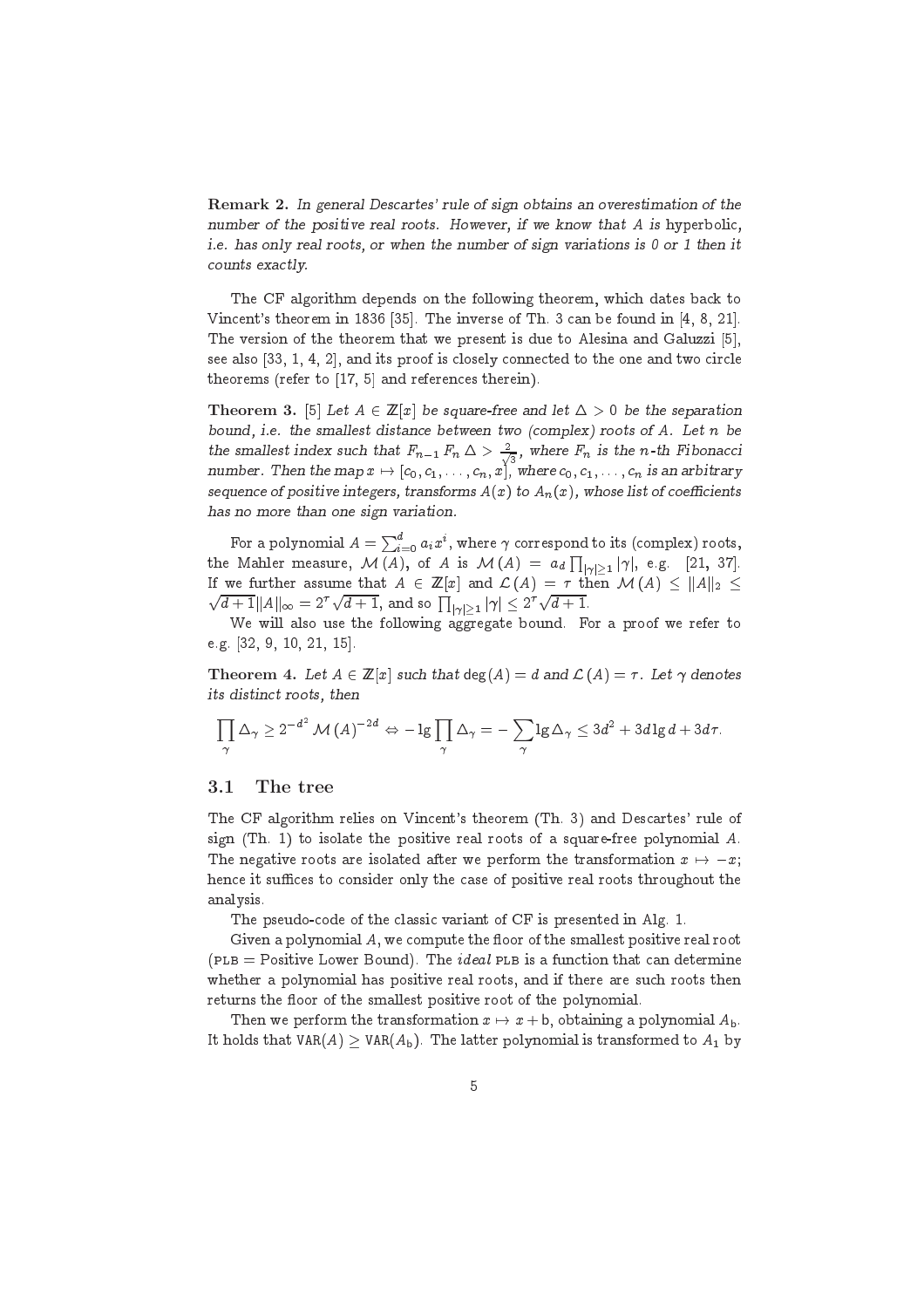the transformation  $x \mapsto 1 + x$  and if  $VAR(A_1) = 0$  or  $VAR(A_1) = 1$ , then  $A_b$  has 0, resp. 1, real roots greater than 1, or equivalently A has 0, resp. 1, real roots greater than  $b + 1$  (Th. 1). If  $VAR(A_1) < VAR(A_b)$  then (possibly) there are real roots of  $A_b$  in (0, 1), or equivalently, there are real roots of A in (b, b + 1), due to Budan's theorem. We apply the transformation  $x \mapsto 1/(1 + x)$  to  $A_{b}$ , and we get the polynomial  $A_2$ . If  $VAR(A_2) = 0$  or  $VAR(A_2) = 1$ ,  $A_b$  has 0, resp. 1, real root less than 1 (Th. 1), or equivalently A has 0, resp. 1, real root less than  $b+1$ , or to be more specific in  $(b, b+1)$  (Th. 1). If the transformed polynomial,  $A_1$  and  $A_2$ , have more than one sign variations, then we apply PLB to them and we repeat the process

Following [1, 32, 30] we consider the process of the algorithm as an infinite binary tree. The nodes of the tree hold polynomials and (isolating) intervals. The root of the tree corresponds to the original polynomial A and the shifted polynomial  $A_b$ . The branch from a node to a right child corresponds to the map  $x \mapsto x + 1$ , which yields polynomial  $A_1$ , while to the left child to the map  $x \mapsto 1/(1 + x)$ , which yields polynomial  $A_2$ . The sequence of transformations that we perform is equivalent to the sequen
e of transformations in Th. 3, and so the leaves of the tree hold (transformed) polynomials that have no more than one sign variation, if Th. 3 holds.

A polynomial that orresponds to a leaf of the tree and has one sign variation it is produ
ed after a transformation as in Th. 3, using positive integers  $q_0,q_1,\ldots,q_n.$  The compact form of this is  $M:x\mapsto\frac{P_nx+P_{n-1}}{Q_nx+Q_{n-1}},$  where  $\frac{P_{n-1}}{Q_{n-1}}$  and  $\frac{P_n}{Q_n}$  are consecutive convergents of the continued fraction  $[q_0, q_1, \ldots, q_n]$ . The polynomial has one real root in  $(0, \infty)$ , thus the (unordered) endpoints of the isolating interval are  $M(0) = \frac{P_{n-1}}{Q_{n-1}}$  and  $M(\infty) = \frac{P_n}{Q_n}$ .

There are different variants of the algorithm that differ in the way they compute PLB. A PLB realization that actually computes exactly the floor of the smallest positive real root is called *ideal*, but unfortunately has a prohibitive omplexity.

A crucial observation is that Descartes' rule of sign (Th. 1), that counts the number of sign variations depends not only on positive real roots, but also on some omplex ones; whi
h have positive real part. Roughly speaking CF is trying to isolate the positive real parts of the roots of  $A$  that contribute to the sign variations. Thus, the ideal PLB suffices to compute the floor of the smallest positive real part of the roots of A that ontribute to the number of sign variations. For this we will use Lem. 5. Noti
e that all the positive real roots ontribute to the number of sign variation of A, but this is not always the ase for the omplex roots with positive real part.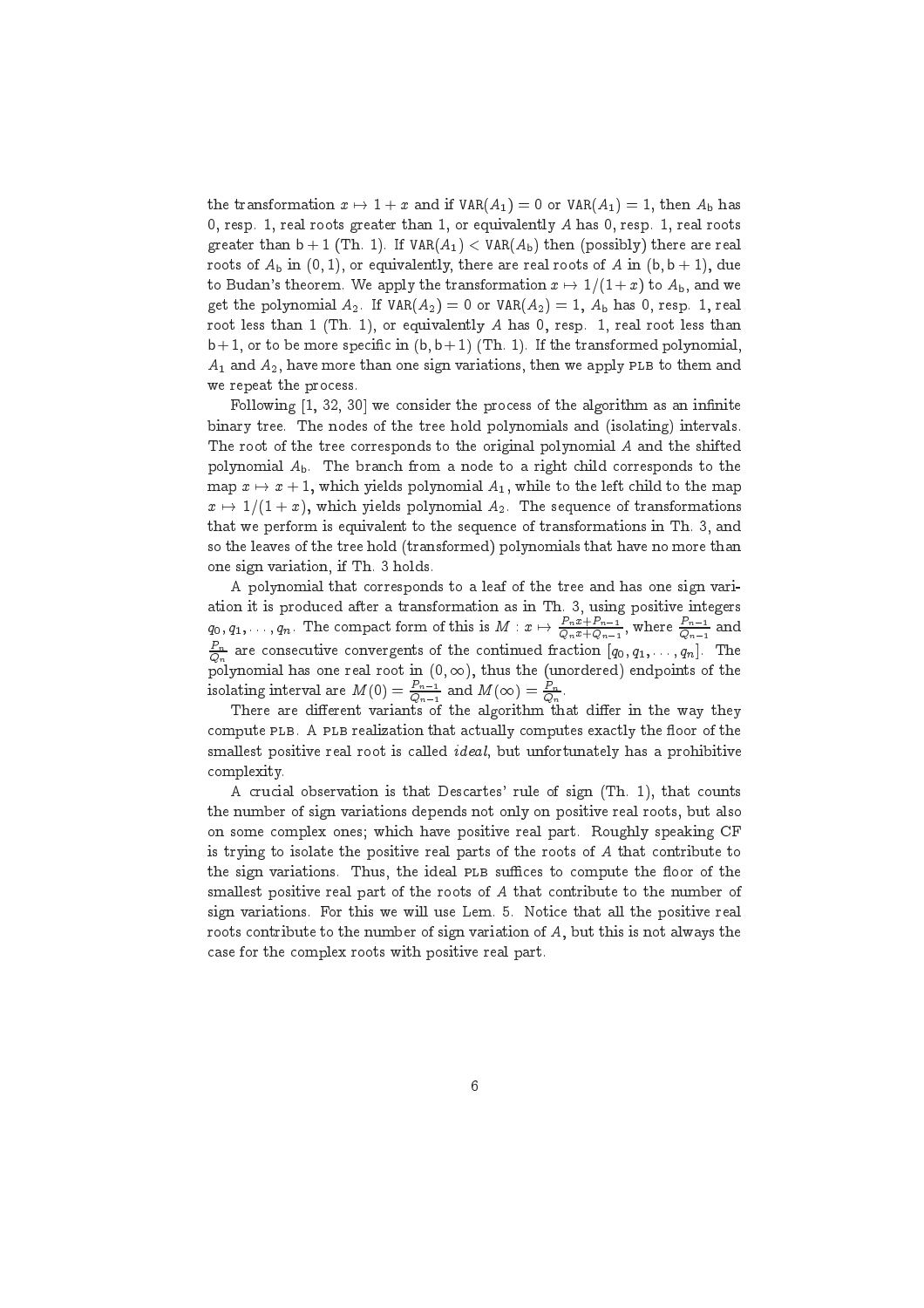#### 3.2 Computing a partial quotient

Lemma 5. Let  $A \in \mathbb{Z}[x]$ , such that  $deg(A) = d$  and  $\mathcal{L}(A) = \tau$ . We can compute the first partial quotient, or in the other words the floor  $\epsilon$ ,  $c$ , of the real part of the root with the smallest real part, that ontributes to the sign variations of A in  $\mathcal{O}_B(d\tau \lg c + d^2 \lg^2 c)$ .

Proof: We compute the corresponding integer using the technique of the exponential search, see for example [18]. Without loss of generality, we may assume that the real root is not in  $(0, 1)$ , since in this case we should return 0.

We perform the transformation  $x \mapsto x + 2^{\circ}$  to the polynomial, and then the transformation  $x \mapsto x + 1$ . If the number of sign variations of the resulting polynomial compared to the original one decreases, then  $2^0 = 1$  is the partial quotient. If not, then we perform the transformation  $x\mapsto x+ 2^\ast.$  If the number of sign variations does not decrease, then we perform  $x\mapsto x+2^{\ast}.$  Again if the number of sign variations does not decrease, then we perform  $x\mapsto x+2^{\circ}$  and so on. Eventually, for some positive integer  $k$ , there would be a loss in the sign variations between transformations  $x \mapsto x + 2^{k-1}$  and  $x \mapsto x + 2^k$ . In this case the partial quotient c, which we want to compute, satisfies  $2^{k-1} < c < 2^k < 2 c$ . The exact value of  $c$  is computed by performing binary search in the interval  $[2^k, 2^{k+1}]$ . We deduce that the number of transformations that we need to perform is  $2k + \mathcal{O}(1) = 2 \lg |c| + \mathcal{O}(1)$ .

In the worst case, each transformation corresponds to an asymptotically fast Taylor shift with a number of bitsize  $\mathcal{O}(\lg c)$ , which costs<sup>3</sup>  $\mathcal{O}_B(\mathsf{M}\,(d\tau + d^2\lg c)\lg d)$ [36, Th. 2.4]. By considering fast multiplication algorithms the costs becomes  $\mathcal{O}_B(d\tau + d^2 \lg c)$  and multiplying by the number of transformations needed, lg c, we on
lude the proof.

It is worth noticing that we do not consider the cases  $c = 2^k$  or  $c = 2^{k+1}$ , since then we have computed, exactly, a rational root.  $\Box$ 

#### 3.3 Shifts operations and total complexity

Up to some constant factors, we can replace  $\Delta$  in Th. 3 by  $\Delta_{\gamma}$ , refer to [30] for a proof. This allows us to estimate the number,  $m_{\gamma}$ , of partial quotients needed, in the worst case, to isolate the positive real part of a root  $\gamma$ . It holds

$$
m_{\gamma} \leq \frac{1}{2}(1 + \log_{\phi} 2 - \log \Delta_{\gamma}) \leq 2 - \frac{1}{2}\lg \Delta_{\gamma}.
$$

 $^{\circ}$ We choose to use  $c$  instead of  $q_0$  because in the complexity analysis that follow  $A$  could be a result of <sup>a</sup> shift operation, thus the omputed integer may not be the 0-th partial quotient of the root that we are trying to approximate.

<sup>&</sup>lt;sup>3</sup> Following Th. 2.4(E) in [36] the cost of performing the operation  $f(x+a)$ , where  $\deg(f)=n$ ,  $\mathcal{L}\left(f\right)=\tau$  and  $\mathcal{L}\left(a\right)=\sigma$  is  $\mathcal{O}_{B}\!\left(\mathsf{M}\left(n\tau+n^{2}\sigma\right)\lg n\right)$ ), and if we assume fast multiplication algorithms between integers, then it becomes  $\mathcal{O}_B(n\tau+n^*\sigma)$ .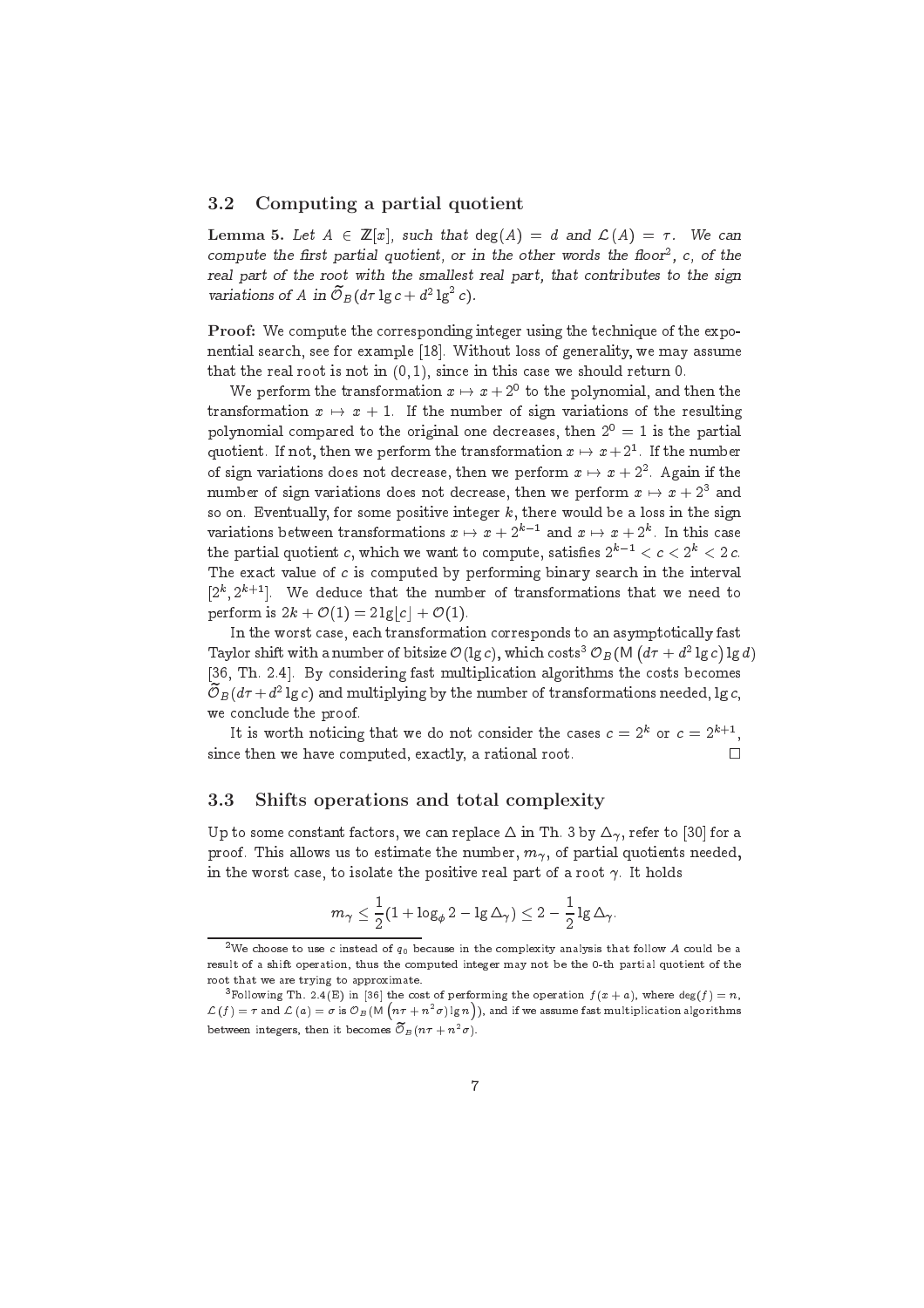The transformed polynomial has either one or zero sign variation and if  $\gamma \in$ IR, then the corresponding interval isolates  $\gamma$  from the other roots of A. The associated continued fraction of (the real part of)  $\gamma$  is  $[q_0^\gamma,q_1^\gamma,\ldots,q_{m_\gamma}^\gamma].$  It holds that  $\sum_{\gamma} m_{\gamma} = {\cal O}(d^2+d\tau)$  [32, 30]. The following lemma bounds the bitsize of the partial quotients,  $q_k^\gamma$ , of a root  $\gamma$ .

Lemma 6. Let  $A \in \mathbb{Z}[x]$ , such that  $deg(A) = d$  and  $\mathcal{L}(A) = \tau$ . For the real part of any root  $\gamma$  it holds

$$
\sum_{j=0}^{m_{\gamma}}\lg(q_j^{\gamma})=\lg(q_0^{\gamma})+\sum_{j=1}^{m_{\gamma}}\lg(q_j^{\gamma})\leq\lg(q_0^{\gamma})+1-\lg\Delta_{\gamma},
$$

where we assume that  $q_0^\gamma >$  0, and the term  $1 - \lg \Delta_\gamma$  appears only when  $\Delta_\gamma < 1,$ i.e. when  $m_\gamma\geq 1$ . Moreover  $\sum_\gamma\lg(q_0^\gamma)\leq\lg\|A\|_2\leq \tau+\lg d$  and if  $\gamma$  ranges over <sup>a</sup> subset of distin
t roots of A, then

$$
\sum_{\gamma}\sum_{k=0}^{m_{\gamma}}\lg q_k^{\gamma}\leq 1+\tau+\lg d-\lg\prod_{\gamma}\Delta_{\gamma}=\mathcal{O}(d^2+d\tau).
$$

 $\bf{Proof:}$  The Mahler measure,  $\cal{M}$   $(A),$  of  $A$  is  $\cal{M}$   $(A)$   $=$   $a_d$   $\prod_{|\gamma|>1} |\gamma|.$  It also holds  $\mathcal{M}\left(A\right) \leq \left\| A \right\|_2 \leq 1$  $\sqrt{d+1}\|A\|_\infty = 2^\tau \sqrt{d+1},$  and so  $\prod_{|\gamma|>1} |\gamma| \leq 2^\tau \sqrt{d+1}.$ Since  $q_0^\gamma$  is the integer part of  $\gamma$  it holds  $\prod_{\gamma} q_0^\gamma \leq \prod_{|\gamma|>1} |\gamma| \leq \|A\|_2$  and thus

$$
\sum_{\gamma} \lg(q_0^{\gamma}) \le \lg \sqrt{d+1} + \lg ||A||_{\infty} \le \tau + \lg d. \tag{2}
$$

Following  $[30]$  we know that

$$
\frac{1}{Q_{m_{\gamma}}^{\gamma}Q_{m_{\gamma}-1}^{\gamma}} \geq \frac{\Delta_{\gamma}}{2} \Leftrightarrow Q_{m_{\gamma}}^{\gamma}Q_{m_{\gamma}-1}^{\gamma} \leq 2/\Delta_{\gamma}.
$$
 (3)

From Eq. (1) we get  $Q_k = q_k Q_{k-1} + Q_{k-2} \Rightarrow Q_k \ge q_k Q_{k-1}$ , for  $k \ge 1$ . I we apply the previous relation recursively we get  $\prod_{k=1}^{m_\gamma} q_k^\gamma\leq Q_{m_\gamma}^\gamma\leq 2/\Delta_\gamma$  and  $\prod_{k=1}^{m-1} q_k^{\gamma} \leq Q_{m_{\gamma}-1}^{\gamma} \leq 2/\Delta_{\gamma},$  and so

$$
\sum_{k=1}^{m_{\gamma}} \lg q_k^{\gamma} = \lg \prod_{k=1}^{m} q_k^{\gamma} \leq 1 - \lg \Delta_{\gamma}.
$$

Finally, we sum over all roots  $\gamma$  and we use (2) and Th. 4,

$$
\sum_{\gamma} \sum_{k=0}^{m_{\gamma}} \lg q_k^{\gamma} = \sum_{\gamma} \lg q_0^{\gamma} + \sum_{\gamma} \sum_{k=1}^{m_{\gamma}} \lg q_k^{\gamma} \le \sum_{\gamma} \lg q_0^{\gamma} + \sum_{\gamma} (1 - \lg \Delta_{\gamma})
$$
  

$$
\le 1 + \tau + \lg d + d^2 + 3d \lg d + 3d\tau,
$$

which completes the proof.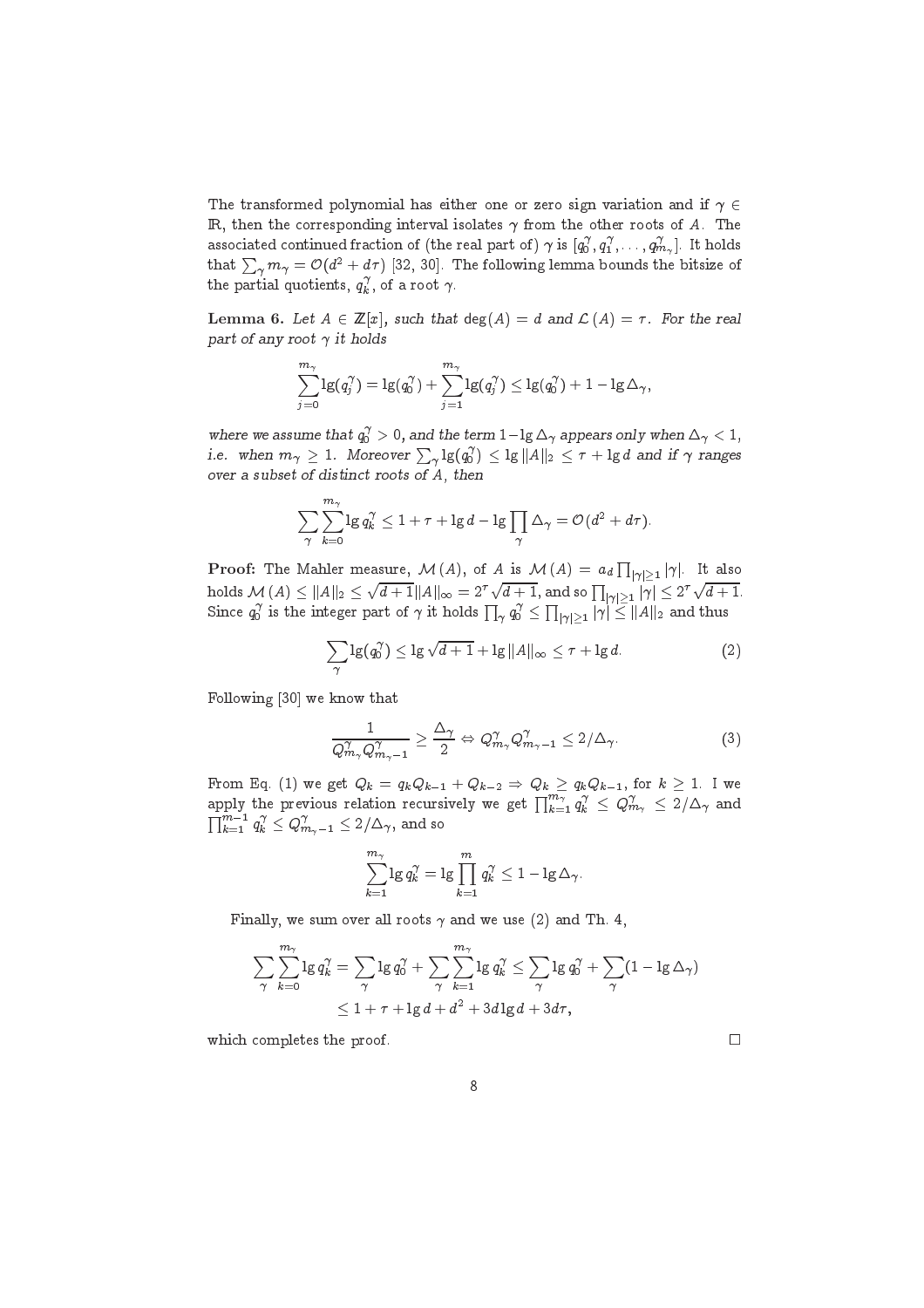At each step of CF we compute a partial quotient and we apply a Taylor shift to the polynomial with this number. In the worst case we increase the bitsize of the polynomial by an additive factor of  $\mathcal{O}(d\lg(q_k^\gamma)),$  at each step. The overall omplexity of CF is dominated by the omputation of the partial quotients.

The following table summarizes the costs of computing the partial quotients of  $\gamma$  that we need:

$$
0^{th} \text{ step} \qquad \tilde{\mathcal{O}}_B(d\tau \lg(q_0^{\gamma}) + d^2 \lg(q_0^{\gamma})) \lg(q_0^{\gamma}))
$$
  
\n
$$
1^{st} \text{ step} \qquad \tilde{\mathcal{O}}_B(d\tau \lg(q_1^{\gamma}) + d^2 \lg(q_0^{\gamma} q_1^{\gamma})) \lg(q_1^{\gamma}))
$$
  
\n
$$
= \tilde{\mathcal{O}}_B(d(\tau + d \lg(q_0^{\gamma})) \lg(q_1^{\gamma}) + d^2 \lg^2(q_1^{\gamma}))
$$
  
\n
$$
2^{nd} \text{ step} \qquad \tilde{\mathcal{O}}_B(d\tau \lg(q_2^{\gamma}) + d^2 \lg(q_0^{\gamma} q_1^{\gamma} q_2^{\gamma})) \lg(q_2^{\gamma}))
$$
  
\n
$$
\vdots
$$
  
\n
$$
m_{\gamma}^{th} \text{ step} \qquad \tilde{\mathcal{O}}_B(d\tau \lg(q_m^{\gamma}) + d^2 \lg(\prod_{k=0}^{m} q_k^{\gamma}) \lg(q_m^{\gamma}))
$$

We sum over all steps to derive the cost for isolating  $\gamma$  ,  $\mathcal{C}^{\gamma},$  and after applying some obvious simplifications and use Lem. 6 we get

$$
C^{\gamma} = \widetilde{\mathcal{O}}_B \left( d\tau \sum_{k=0}^{m_{\gamma}} \log(q_k^{\gamma}) + d^2 \sum_{k=0}^{m_{\gamma}} \log(q_k^{\gamma}) \log \prod_{j=0}^{m_{\gamma}} q_j^{\gamma} \right) = \widetilde{\mathcal{O}}_B \left( d\tau \sum_{k=0}^{m_{\gamma}} \log(q_k^{\gamma}) + d^2 \left( \sum_{k=0}^{m_{\gamma}} \log(q_k^{\gamma}) \right)^2 \right)
$$
  
=  $\widetilde{\mathcal{O}}_B \left( d\tau (\log(q_0^{\gamma}) - \log \Delta_{\gamma}) + d^2 (\log^2(q_0^{\gamma}) + \log^2 \Delta_{\gamma}) \right).$ 

To derive the overall complexity,  $C$ , we sum over all the roots that CF tries to isolate and we use Lem. 6 and Th. 4. Then

$$
C = \sum_{\gamma} C^{\gamma}
$$
  
=  $\widetilde{\mathcal{O}}_B \left( d\tau \sum_{\gamma} \lg(q_0^{\gamma}) - d\tau \sum_{\gamma} \lg \Delta_{\gamma} + d^2 \sum_{\gamma} \lg^2(q_0^{\gamma}) + d^2 \sum_{\gamma} \lg^2 \Delta_{\gamma} \right)$   
=  $\widetilde{\mathcal{O}}_B \left( d\tau \sum_{\gamma} \lg(q_0^{\gamma}) - d\tau \sum_{\gamma} \lg \Delta_{\gamma} + d^2 (\sum_{\gamma} \lg(q_0^{\gamma}))^2 + d^2 (\sum_{\gamma} \lg \Delta_{\gamma})^2 \right)$   
=  $\widetilde{\mathcal{O}}_B \left( d\tau (\tau + \lg d) + d\tau (d^2 + d \lg d + d\tau) + d^2 (\tau^2 + \lg^2 d) + d^2 (d^4 + d^2 \tau^2) \right)$   
=  $\widetilde{\mathcal{O}}_B (d^6 + d^4 \tau^2).$  (4)

In the previous equation it possible to write  $\sum_{\gamma} \lg^2 \Delta_{\gamma} \ \leq$ P  $\gamma$  +5  $\hookrightarrow$   $\gamma$  $\sqrt{2}$ because  $\Delta_{\gamma}$  < 1, and hence  $\lg \Delta_{\gamma}$  < 0, for all  $\gamma$  that are involved in the sum. For the roots that holds  $\Delta_{\gamma} \geq 1$  the algorithm isolates them without computing any of their partial quotients, with the exception of  $q_0^{\gamma}$ .

The previous discussion leads to the following theorem.

**Theorem 7.** Let  $A \in \mathbb{Z}[x]$ , where  $deg(A) = d$  and  $\mathcal{L}(A) = \tau$ . The worst case complexity of isolating the real roots of A using the CF is  $\mathcal{O}_B(d^6 + d^4\tau^2)$ .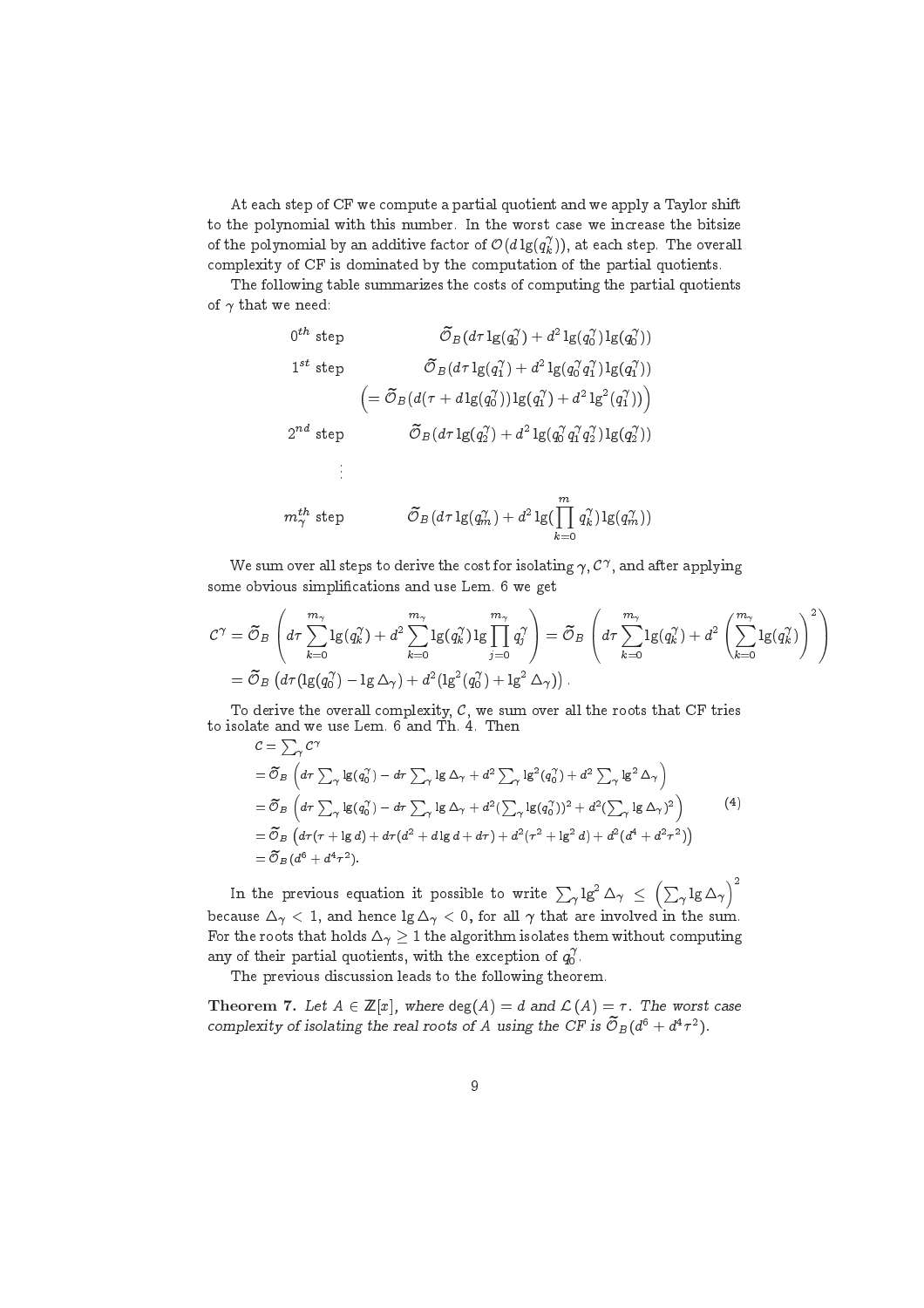Algorithm 1:  $CF(A, M)$ 

 $\textbf{Input:} \ \ A \in \mathbb{Z}[X], \, M(X) = \frac{kX+l}{mX+n}, \, k,l,m,n \in \mathbb{Z}$ Output: A list of isolating intervals Data: Initially  $M(X) = X$ , i.e.  $k = n = 1$  and  $l = m = 0$ 1 if  $A(0) = 0$  then 2 | OUTPUT Interval $(M(0), M(0))$ ;  $3 \quad A \leftarrow A(X)/X;$  $4 \text{CF}(A, M);$  $5 \, V \leftarrow \text{Var}(A);$ 6 if  $V = 0$  then RETURN; 7 if  $V = 1$  then 8 OUTPUT Interval  $(M(0), M(\infty));$ 9 RETURN;  $10 \; b \leftarrow \text{PLB}(A) \; // \; \text{PLB} \equiv \text{PositiveLowerBound}$ ; 11 if  $b > 1$  then  $A_b \leftarrow A(b + X), M \leftarrow M(b + X)$ ; 12  $A_1 \leftarrow A_b(1 + X), M_1 \leftarrow M(1 + X)$ ; 13 CF $(A_1, M_1)$  // Looking for real roots in  $(1, +\infty);$  $14$   $A_2 \leftarrow A_b(\frac{1}{1+X}), M_2 \leftarrow M(\frac{1}{1+X})$ ; 15 CF $(A_2, M_2)$  // Looking for real roots in  $(0, 1)$ ; 16 RETURN;

### References

- [1] A. Akritas. An implementation of Vincent's theorem. Numerische Math $ematik, 36:53–62, 1980.$
- [2] A. Akritas. There is no "Uspensky's method". Extended Abstract. In Proc. Symp. on Symbolic and Algebraic Computation, pages 88-90, Waterloo, Canada, 1986.
- [3] A. Akritas, W. Strzebonski, and P. S. Vigklas. Implementations of a New Theorem for Computing Bounds for Positive Roots of Polynomials. Com $puting, 78:355-367, 2006.$
- [4] A.G. Akritas. Elements of Computer Algebra with Applications. J. Wiley & Sons, New York, 1989.
- [5] A. Alesina and M. Galuzzi. A new proof of Vincent's theorem.  $L$ ' Enseignement Mathématique, 44:219-256, 1998.
- [6] M. Ben-Or and P. Tiwari. Simple algorithms for approximating all roots of a polynomial with real roots. Journal of Complexity,  $6(4):417-442$ , 1990.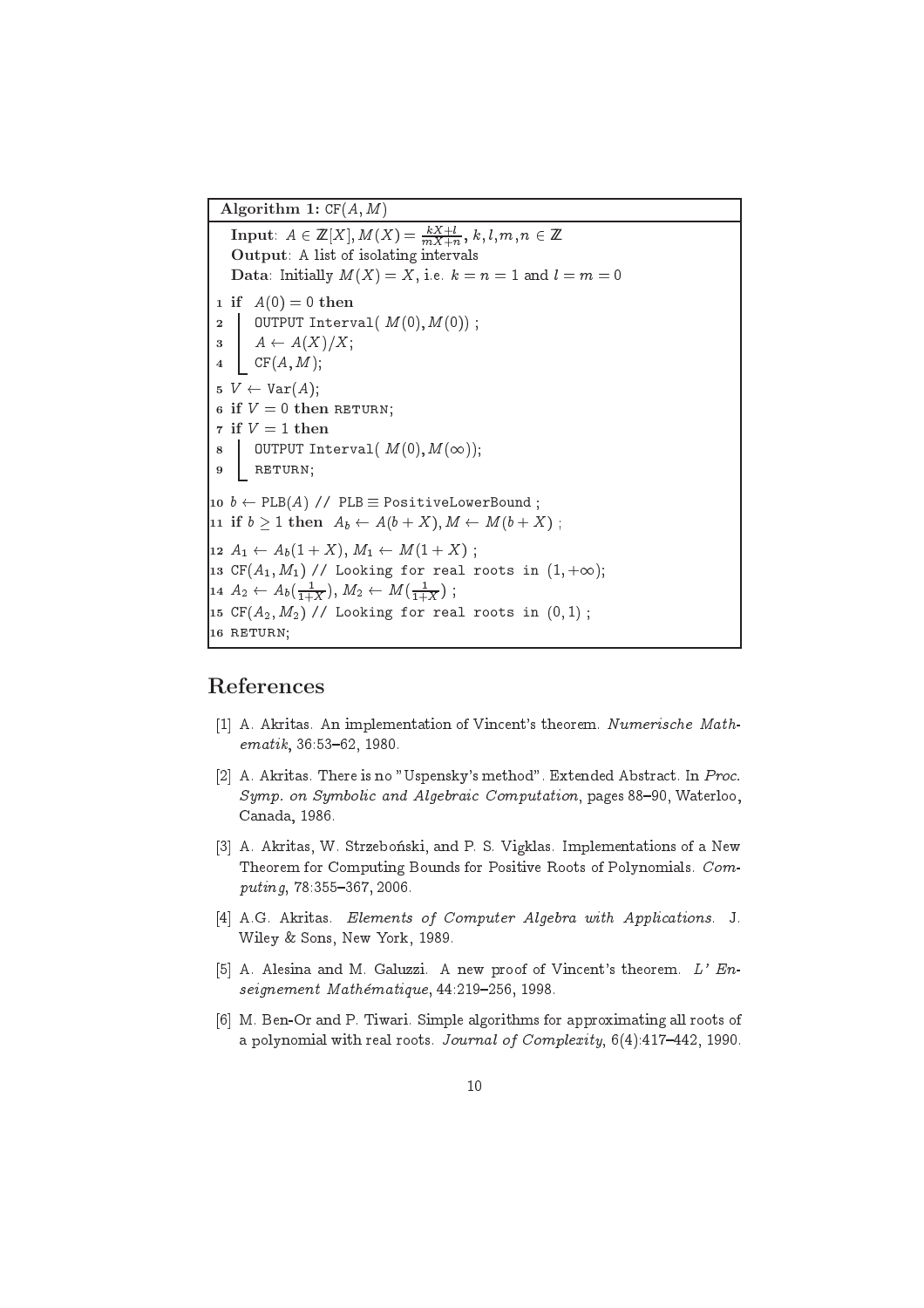- [7] E. Bombieri and A. van der Poorten. Continued fractions of algebraic numbers. In Computational algebra and number theory (Sydney, 1992), pages 137-152. Kluwer Acad. Publ., Dordrecht, 1995.
- [8] G.E. Collins and R. Loos. Real zeros of polynomials. In B. Buchberger, G.E. Collins, and R. Loos, editors, Computer Algebra: Symbolic and Algebraic Computation, pages 83-94. Springer-Verlag, Wien, 2nd edition, 1982.
- [9] J. H. Davenport. Cylindrical algebraic decomposition. Technical Report 88-10, School of Mathematical Sciences, University of Bath, England, available at: http://www.bath.a
.uk/masjhd/, 1988.
- [10] Z. Du, V. Sharma, and C. K. Yap. Amortized bound for root isolation via Sturm sequences. In D. Wang and L. Zhi, editors, Int. Workshop on Symbolic Numeric Computing, pages 113-129, School of Science, Beihang University, Beijing, China, 2005. Birkhauser.
- [11] A. Eigenwillig, V. Sharma, and C. K. Yap. Almost tight recursion tree bounds for the Descartes method. In Proc. ACM ISSAC, pages 71-78, New York, USA, 2006.
- [12] I. Z. Emiris, B. Mourrain, and E. P. Tsigaridas. Real Algebraic Numbers: Complexity Analysis and Experimentation. In P. Hertling, C. Hoffmann, W. Luther, and N. Revol, editors, Reliable Implementations of Real Number Algorithms: Theory and Practice, volume 5045 of LNCS, pages 57-82. Springer Verlag, 2008.
- [13] Ioannis Z. Emiris, André Galligo, and Elias P. Tsigaridas. Random polynomials and expe
ted omplexity of bise
tion methods for real solving. In S. Watt, editor, Proc. 35th  $ACM$  Int'l Symp. on Symbolic & Algebraic Comp. (ISSAC), pages 235-242, Munich, Germany, July 2010. ACM.
- [14] H. Hong. Bounds for absolute positiveness of multivariate polynomials.  $J$ . of Symbolic Computation, 25(5):571-585, May 1998.
- [15] J. R. Johnson. Algorithms for Polynomial Real Root Isolation. PhD thesis, The Ohio State University, 1991.
- [16] W. Krandick. Isolierung reeller Nullstellen von Polynomen. In J. Herzberger, editor, Wissenschaftliches Rechnen, pages 105-154. Akademie-Verlag, Berlin, 1995.
- [17] W. Krandick and K. Mehlhorn. New bounds for the Descartes method.  $JSC$ , 41(1):49-66, Jan 2006.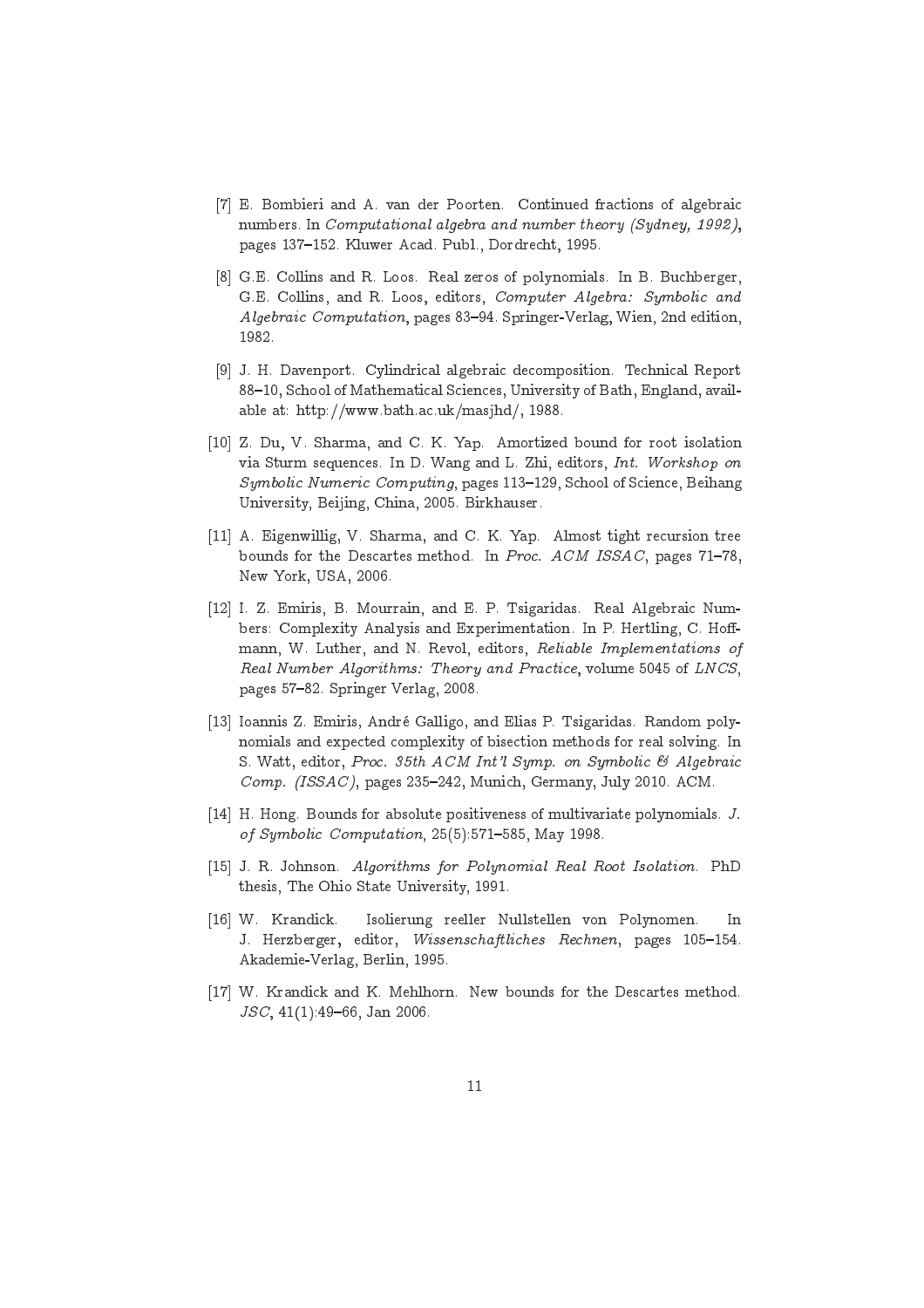- [18] S. Kwek and K. Mehlhorn. Optimal search for rationals. Information Processing Letters, 86(1):23-26, 2003.
- [19] K. Mehlhorn and S. Ray. Faster algorithms for computing Hong's bound on absolute positiveness. J. Symbolic Computation,  $45(6)$ :677 - 683, 2010.
- [20] Kurt Mehlhorn and Michael Sagraloff. A deterministic algorithm for isolating real roots of a real polynomial. J. Symbolic Computation, 46(1):70-90, 2011.
- [21] M. Mignotte. Mathematics for Computer Algebra. Springer-Verlag, NY,
- [22] V.Y. Pan. Solving a polynomial equation: Some history and recent progress.  $SIAM$   $Rev.$ ,  $39(2):187-220$ , 1997.
- $[23]$  V.Y. Pan. Univariate polynomials: Nearly optimal algorithms for numerical factorization and rootfinding. J. Symbolic Computation, 33(5):701-733, 2002.
- [24] V.Y. Pan, B. Murphy, R.E. Rosholt, G. Qian, and Y. Tang. Real rootfinding. Proc. Int'l Work. on Symbolic-Numeric Computation (SNC), pages 161-169, 2007.
- $|25|$  John H. Reif. An  $O(n\log^3n)$  algorithm for the real root problem. In  $Proc.$ 34th Annual Symp. on Foundations of Computer Science (FOCS), pages 626-635, 1993.
- [26] F. Rouillier and Z. Zimmermann. Efficient isolation of polynomial's real roots. J. of Computational and Applied Mathematics, 162(1):33-50,
- [27] M. Sagraloff. On the complexity of real root isolation.  $CoRR$ , abs/1011.0344, 2010.
- [28] A. Schönhage. The fundamental theorem of algebra in terms of computational complexity. Preliminary Report, Math. Inst. Univ. Tübingen, Germany, 1982.
- [29] Arnold Schönhage. Equation solving in terms of computational complexity. In Proc. Int. Congress of Mathematics, volume 1, pages 131-153, Berkeley, 1986.
- [30] V. Sharma. Complexity of real root isolation using continued fractions. Theor. Comput. Sci., 409(2):292-310, 2008.